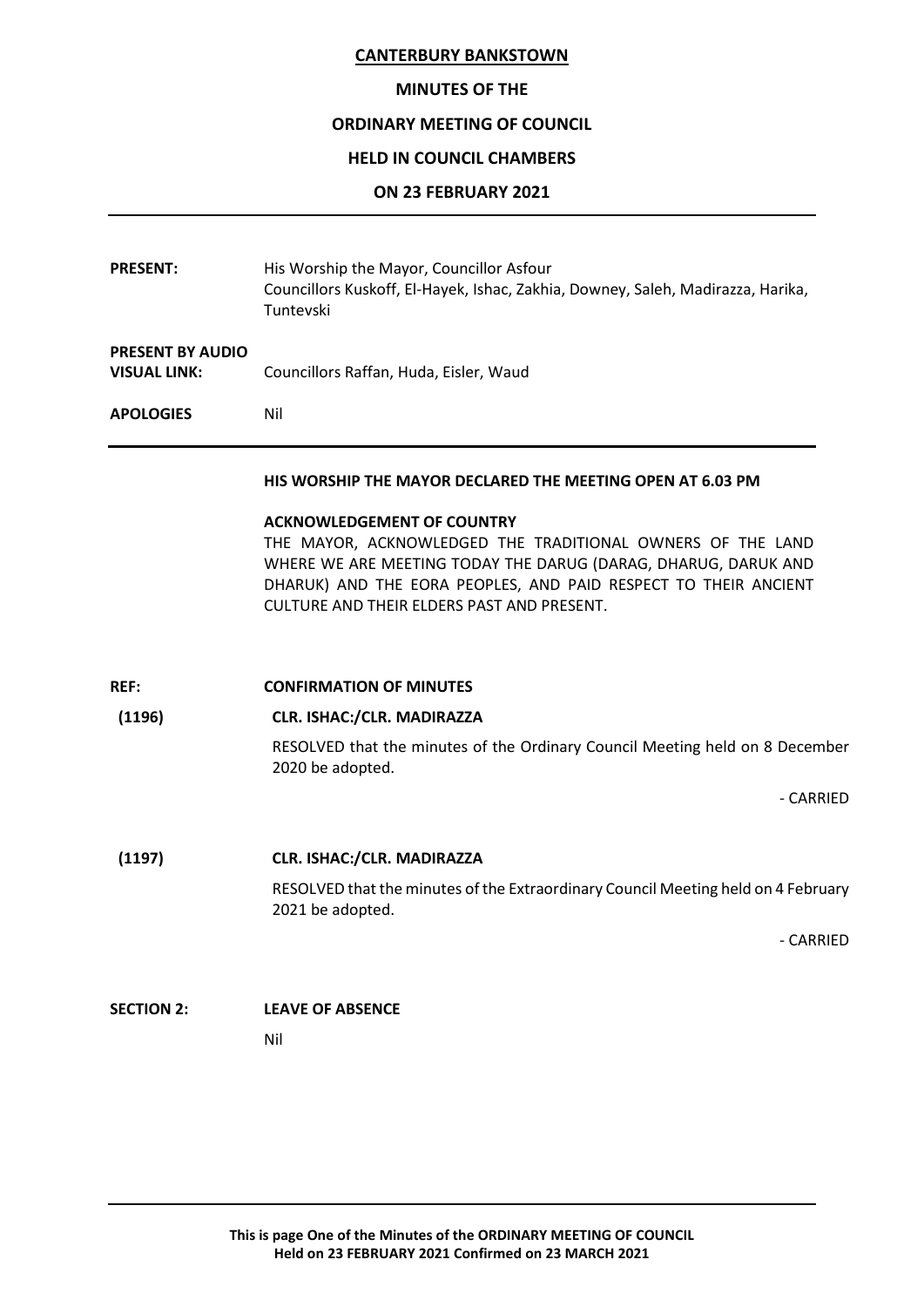#### **MINUTES OF THE**

## **ORDINARY MEETING OF COUNCIL**

## **HELD IN COUNCIL CHAMBERS**

#### **ON 23 FEBRUARY 2021**

# **SECTION 3: DECLARATIONS OF PECUNIARY INTEREST OR NON-PECUNIARY CONFLICT OF INTEREST**

In respect of Item 4.8 – Local Community Based Donations, Clr El-Hayek declared a significant, Non-Pecuniary Conflict of Interest due to his working relationship with Human Appeal and indicated he would vacate the Chamber taking no part in the debate on this matter.

- **SECTION 4: MAYORAL MINUTES**
- **ITEM 4.1 LILLIANE BRADY MM OBIT**
- **(1198) CLR. ASFOUR**

RESOLVED that the Mayoral Minute be received.

- CARRIED

Council observed a minutes silence in memory of Cobar Mayor Lilliane Olive Brady.

## **ITEM 4.2 MYANMAR ACTION**

CLR EL-HAYEK TEMPORARILY RETIRED FROM THE MEETING AT 6.09 PM.

## **(1199) CLR. ASFOUR**

RESOLVED that –

- 1. Council support the "Hear the voice for Myanmar" event by waiving fees for the use of Bryan Brown Theatre totalling \$1,327 and that any future requests for assistance be made through Council's Community Grants and Event Sponsorship Program.
- 2. Council write to the Prime Minister, Ambassador for Myanmar and United Nations on behalf of our City calling for the immediate release of Aung San Suu Kyi and the reinstatement of the democratically elected government.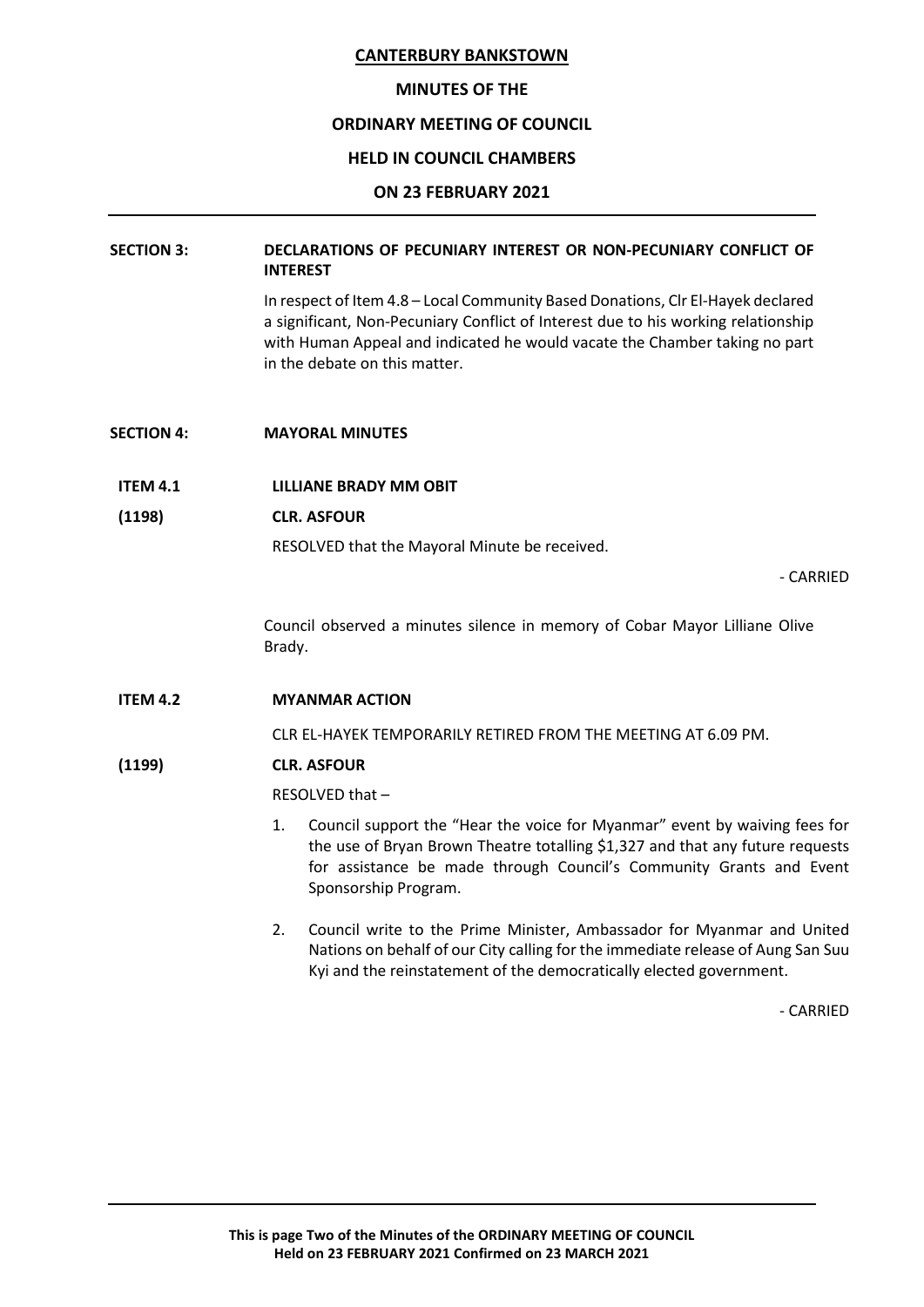# **MINUTES OF THE**

# **ORDINARY MEETING OF COUNCIL**

# **HELD IN COUNCIL CHAMBERS**

# **ON 23 FEBRUARY 2021**

## **ITEM 4.3 LIZ MESSIH**

CLR EL-HAYEK RETURNED TO THE MEETING AT 6.11 PM.

# **(1200) CLR. ASFOUR**

RESOLVED that Council publicly thanks Liz Messih for her selfless contribution to our community and as a token of our appreciation Council arrange a small covid safe civic reception which can be accommodated from within Council's corporate events budget.

- CARRIED

# **ITEM 4.4 CSIRO PARTNERSHIP**

# **(1201) CLR. ASFOUR** RESOLVED that Council partners with the CSIRO and commits to the STEM Community Partnership Program for the betterment of our youth and our city.

- CARRIED

# **ITEM 4.5 AUSGRID REPAIRS**

# **(1202) CLR. ASFOUR**

RESOLVED that

- 1. Council acknowledges the commitment of Ausgrid to undertake upgrade works in the Bankstown LGA.
- 2. Council will continue to monitor progress and make further representations if necessary.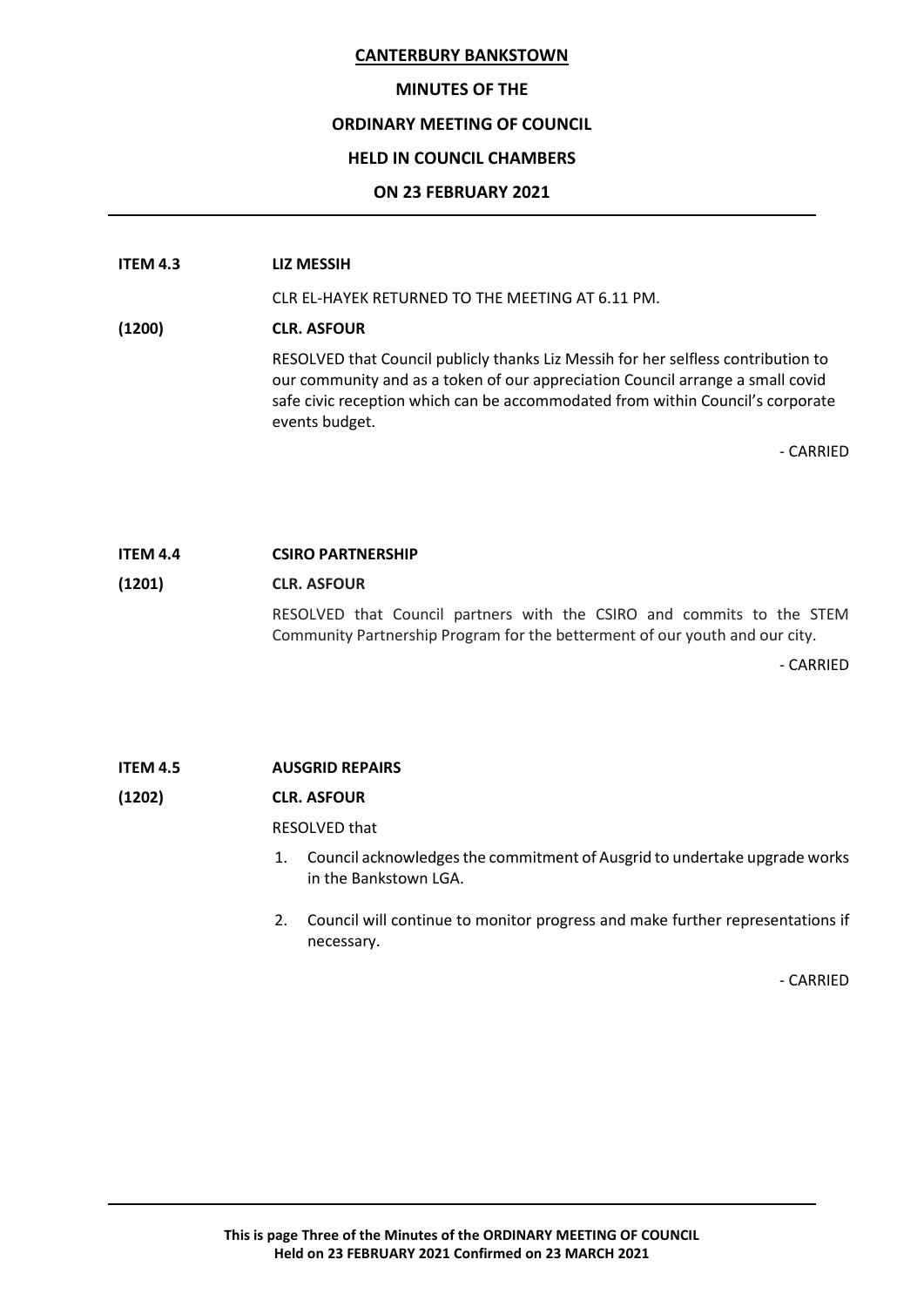#### **MINUTES OF THE**

## **ORDINARY MEETING OF COUNCIL**

## **HELD IN COUNCIL CHAMBERS**

#### **ON 23 FEBRUARY 2021**

# **ITEM 4.6 JUICE FOR GOOD**

#### **(1203) CLR. ASFOUR**

RESOLVED that

- 1. Council enters into a 12-month trial with OZ Harvest for the installation of two fresh orange juice vending machines in the Bankstown LGA with no fees payable.
- 2. Council conduct a review at the end of the trial period.

- CARRIED

#### **ITEM 4.7 SMART CITIES FUNDING**

# **(1204) CLR. ASFOUR**

RESOLVED that

- 1. Council staff be congratulated after receiving a Civic Innovation Award from Harvard University.
- 2. Council explore opportunities and nominate projects and seek funding from the NSW Government's Digital Restart Fund (Smart City Acceleration program).

- CARRIED

#### **ITEM 4.8 LOCAL COMMUNITY BASED DONATIONS**

In respect of Item 4.8 – Local Community Based Donations, Clr El-Hayek declared a significant, Non-Pecuniary Conflict of Interest due to his working relationship with Human Appeal and vacated the Chamber taking no part in the debate on this matter.

CLR EL-HAYEK TEMPORARILY RETIRED FROM THE MEETING AT 6.25 PM AND RETURNED AT 6.26 PM.

## **(1205) CLR. ASFOUR**

RESOLVED that

1. Council support the request from Bahayra Youth Association by waiving the fees totalling \$674.55 comprising of Domestic Waste charges of \$565.00 and Fire Safety fees of \$109.55, and that any future requests for assistance be made through Council's Community Grants and Event Sponsorship Program.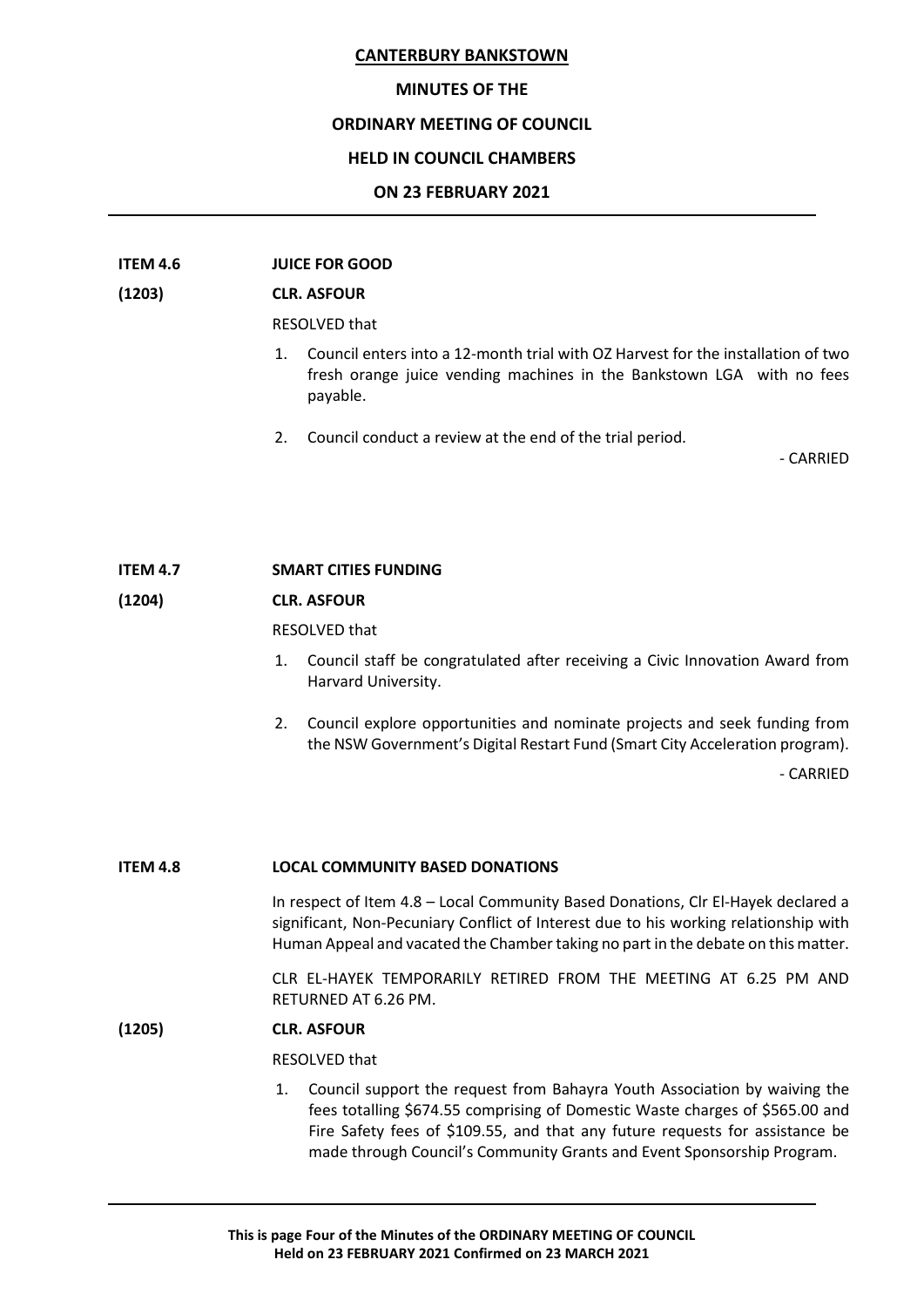# **MINUTES OF THE**

# **ORDINARY MEETING OF COUNCIL**

# **HELD IN COUNCIL CHAMBERS**

# **ON 23 FEBRUARY 2021**

- 2. Council support the request from White Ribbon Foundation by donating a Canterbury Bankstown Monopoly Board game for auction, and that any future requests for assistance be made through Council's Community Grants and Event Sponsorship Program.
- 3. Council support the request from Parkrun by waiving the fees for use of St Mary Mackillop Reserve totalling \$77.50, and that any future requests for assistance be made through Council's Community Grants and Event Sponsorship Program.
- 4. Council support Mr John Bestel's efforts by way of donation \$200 to Frontline Services, and that any future requests for assistance be made through Council's Community Grants and Event Sponsorship Program.
- 5. Council support the request from Human Appeal by purchasing a \$1,000 sponsorship, and that any future requests for assistance be made through Council's Community Grants and Event Sponsorship Program.
- 6. Council support the request from Al-Minia Charitable Association by waiving \$1,000 of the fees for use of Bryan Brown Theatre totalling \$1,365 and that any future requests for assistance be made through Council's Community Grants and Event Sponsorship Program.
- 7. These funds be made available from the Community Grants and Event Sponsorship Program Budget.

- CARRIED

## **SECTION 5: PLANNING MATTERS**

- **ITEM 5.1 EXHIBITION OF THE PLANNING AGREEMENT - 60 KITCHENER PARADE, BANKSTOWN**
- **(1206) CLR. EL-HAYEK:/CLR. TUNTEVSKI**

RESOLVED that

- 1. Council enter into the Planning Agreement as provided in Attachments A and B.
- 2. The General Manager be given authority to make minor changes to the document that may be required for the purposes of execution, so long as these do not alter the intent or substance of the planning agreement.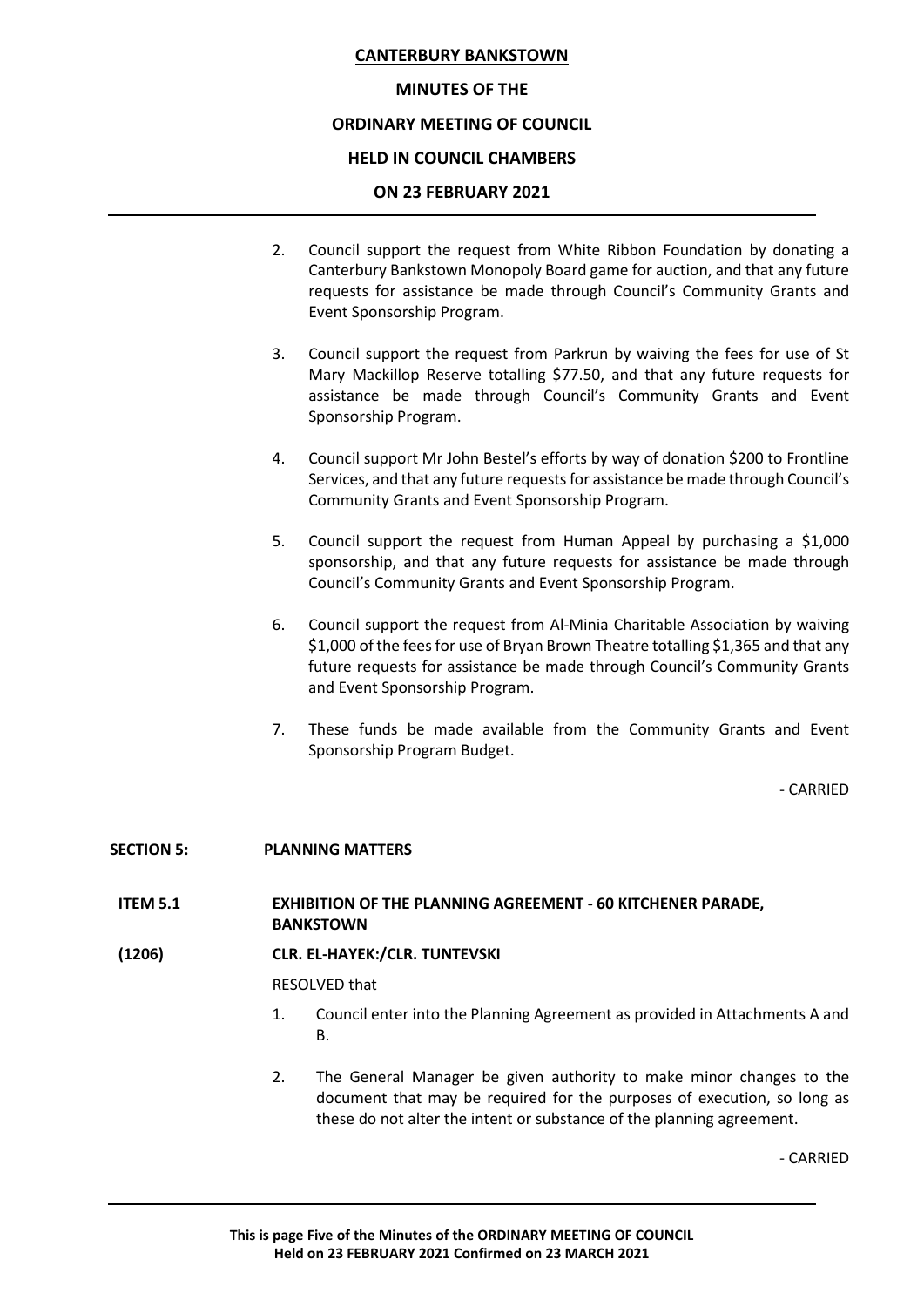# **MINUTES OF THE**

# **ORDINARY MEETING OF COUNCIL**

# **HELD IN COUNCIL CHAMBERS**

# **ON 23 FEBRUARY 2021**

| For:-             | Clrs Asfour, Downey, Eisler, El-Hayek, Harika, Huda, Ishac, Kuskoff, Madirazza,<br>Raffan, Saleh, Tuntevski, Waud and Zakhia                                                                                                                                                                                                                                                                                                                                                      |
|-------------------|-----------------------------------------------------------------------------------------------------------------------------------------------------------------------------------------------------------------------------------------------------------------------------------------------------------------------------------------------------------------------------------------------------------------------------------------------------------------------------------|
| <b>Against:-</b>  | Nil                                                                                                                                                                                                                                                                                                                                                                                                                                                                               |
| <b>ITEM 5.2</b>   | PLANNING PROPOSAL AND SITE SPECIFIC DCP FOR 15-33 BRIGHTON AVENUE,<br><b>CROYDON PARK</b>                                                                                                                                                                                                                                                                                                                                                                                         |
| (1207)            | CLR. EISLER:/CLR. MADIRAZZA                                                                                                                                                                                                                                                                                                                                                                                                                                                       |
|                   | <b>RESOLVED that</b>                                                                                                                                                                                                                                                                                                                                                                                                                                                              |
|                   | Council adopt the planning proposal as shown in Attachment A and it be sent<br>1.<br>to the NSW Department of Planning, Infrastructure and Environment for<br>finalisation.                                                                                                                                                                                                                                                                                                       |
|                   | Council endorse the draft site specific development control plan for 15-<br>2.<br>33 Brighton Avenue, Croydon Park as shown in Attachment B subject<br>to further planning controls being inserted into the development<br>control plan requiring solar generated power on this site for communal<br>areas and use by occupants prior to the development control plan<br>being finalised and that the DCP be enforced on the date the LEP<br>amendment is finalised.<br>- CARRIED |
|                   |                                                                                                                                                                                                                                                                                                                                                                                                                                                                                   |
| For:-             | Clrs Asfour, Downey, Eisler, El-Hayek, Harika, Ishac, Kuskoff, Madirazza, Saleh,<br>Tuntevski, Waud and Zakhia                                                                                                                                                                                                                                                                                                                                                                    |
| <b>Against:-</b>  | Clrs Huda and Raffan                                                                                                                                                                                                                                                                                                                                                                                                                                                              |
| <b>SECTION 6:</b> | <b>POLICY MATTERS</b>                                                                                                                                                                                                                                                                                                                                                                                                                                                             |
| <b>ITEM 6.1</b>   | <b>MARKETS POLICY</b>                                                                                                                                                                                                                                                                                                                                                                                                                                                             |
| (1208)            | <b>CLR. DOWNEY:/CLR. ZAKHIA</b>                                                                                                                                                                                                                                                                                                                                                                                                                                                   |
|                   | RESOLVED that Council adopts the Markets Policy.                                                                                                                                                                                                                                                                                                                                                                                                                                  |
|                   | - CARRIED                                                                                                                                                                                                                                                                                                                                                                                                                                                                         |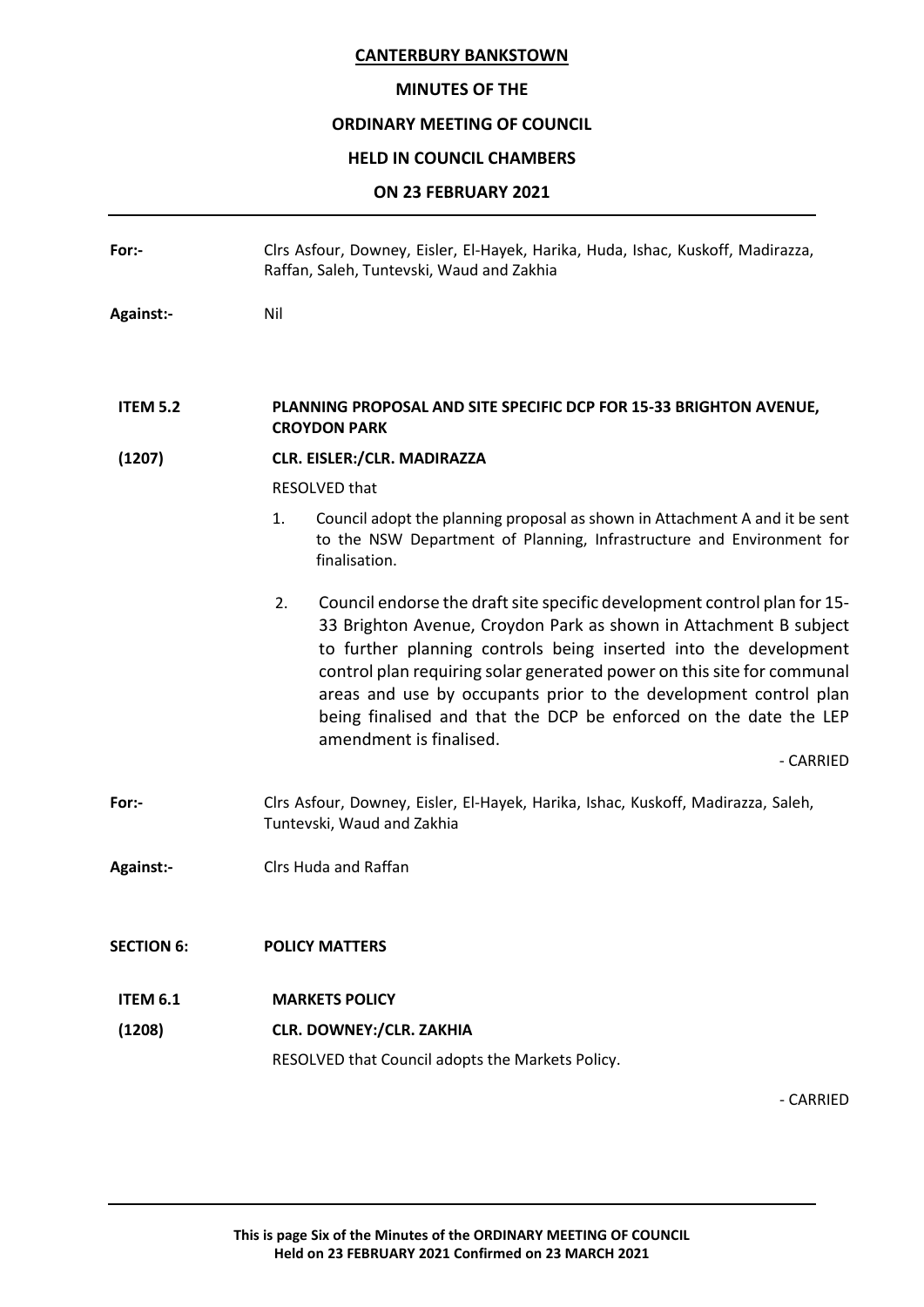## **MINUTES OF THE**

## **ORDINARY MEETING OF COUNCIL**

# **HELD IN COUNCIL CHAMBERS**

## **ON 23 FEBRUARY 2021**

#### **SECTION 7: GOVERNANCE AND ADMINISTRATION MATTERS**

# **PUBLIC ADDRESS**

# **(1209) CLR. DOWNEY:/CLR. HARIKA**

RESOLVED that permission be granted to the person who has made the necessary application to address Council for five minutes.

- CARRIED

## **ITEM 7.1 REVIEW OF THE 2020/21 OPERATIONAL PLAN, DELIVERY PROGRAM AND BUDGET TO 31 DECEMBER 2020**

MRS BARBARA COOREY (RESIDENT) ADDRESSED COUNCIL.

## **(1210) CLR. DOWNEY:/CLR. MADIRAZZA**

RESOLVED that

- 1. The quarterly review of the 2020/21 Operational Plan and six-monthly review of the Delivery Program to 31 December 2020 be noted, and the December 2020 Quarterly Budget Review Budget as outlined in this report be adopted.
- 2. Council endorse the listing of proposed projects to be funded from the Federal Government's Local Roads and Community Infrastructure Program (LRCI Program), as outlined in the report.
- 3. With respect to item 2, the General Manager be required to submit the listing of proposed projects for consideration and approval by the Federal Government, in accordance with the LRCI Program's requirements.
- 4. Council allocate Ward Funds as outlined in the report.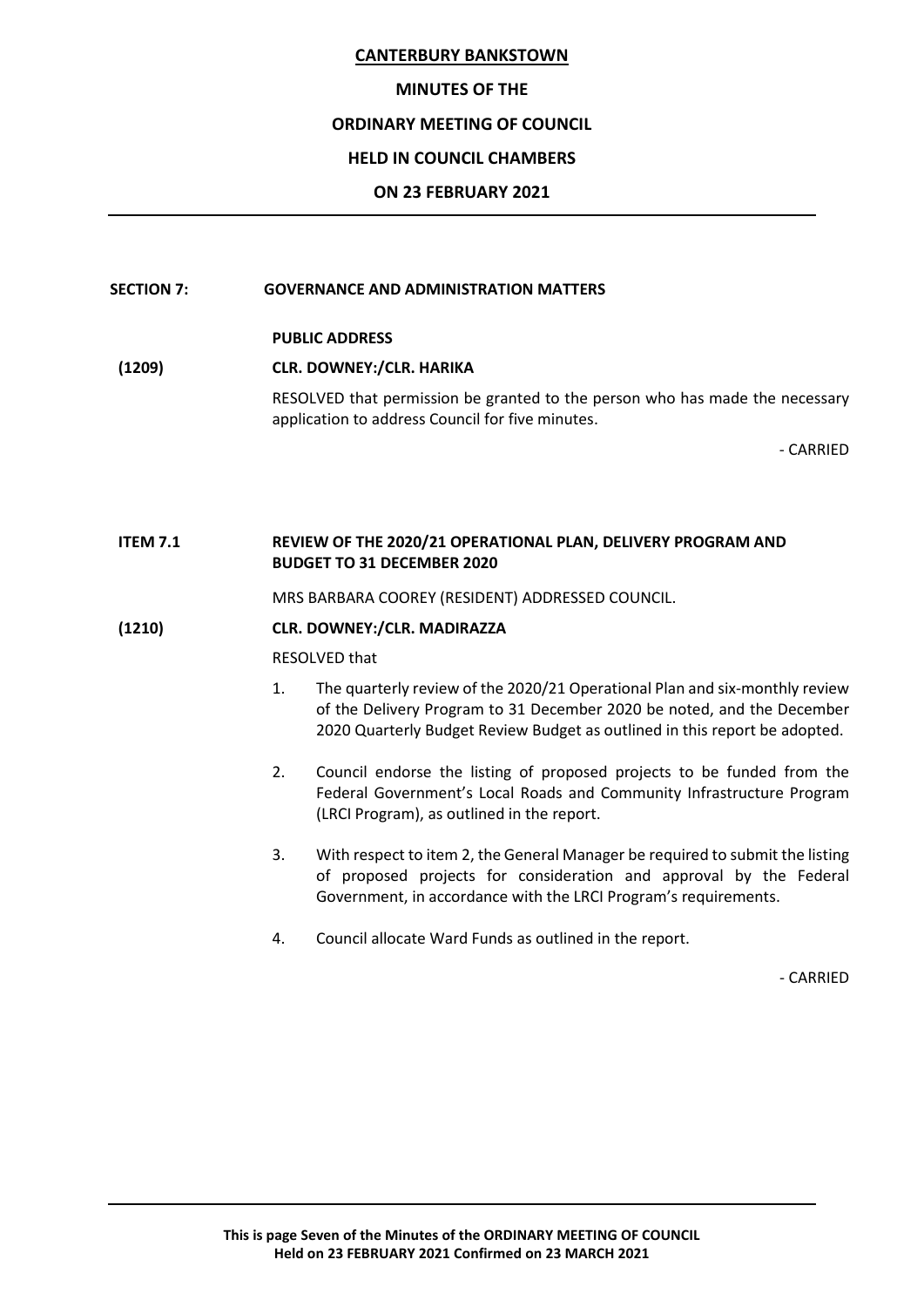## **MINUTES OF THE**

# **ORDINARY MEETING OF COUNCIL**

# **HELD IN COUNCIL CHAMBERS**

## **ON 23 FEBRUARY 2021**

## **ITEM 7.2 RENEWAL OF LEASE OVER GREENACRE CAR PARK SITE**

# **(1211) CLR. EL-HAYEK:/CLR. HARIKA**

RESOLVED that

- 1. Council agree to extend the current lease for 158 Waterloo Road Greenacre (Lot 3 DP 408508) for a further period of five years, to 30 June 2027, for the purposes of providing public car parking.
- 2. The Mayor and General Manager be delegated authority to sign all documentation under the Common Seal of Council, as required.

- CARRIED

# **ITEM 7.3 MATTERS DETERMINED UNDER DELEGATED AUTHORITY 9 DECEMBER 2020 TO 22 FEBRUARY 2021 (1212) CLR. ISHAC:/CLR. DOWNEY** RESOLVED that the information be noted.

- CARRIED

## **ITEM 7.4 DISCLOSURE OF INTEREST RETURNS**

## **(1213) CLR. WAUD:/CLR. TUNTEVSKI**

RESOLVED that the tabling of the Disclosure of Interest Returns be noted.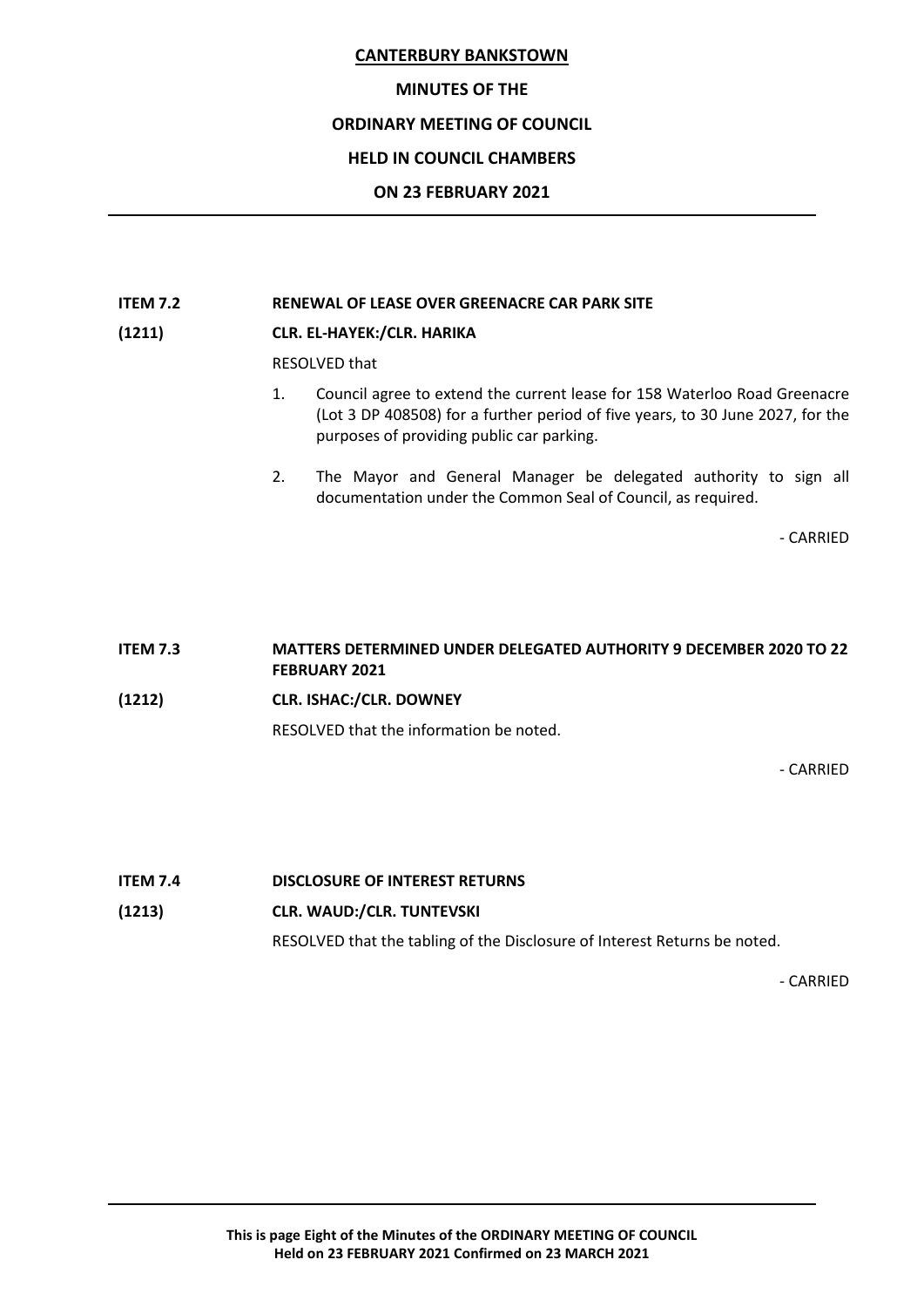## **MINUTES OF THE**

## **ORDINARY MEETING OF COUNCIL**

## **HELD IN COUNCIL CHAMBERS**

#### **ON 23 FEBRUARY 2021**

## **ITEM 7.5 CASH AND INVESTMENT REPORT AS AT 31 JANUARY 2021, 31 DECEMBER 2020 AND 30 NOVEMBER 2020**

## **(1214) CLR. DOWNEY:/CLR. TUNTEVSKI**

RESOLVED that

- 1. The Cash and Investment Report as at 31 January 2021, 31 December 2020 and 30 November 2020 be received and noted.
- 2. The Certification by the Responsible Accounting Officer incorporated in this report, be adopted.

- CARRIED

#### **SECTION 8: SERVICE AND OPERATIONAL MATTERS**

#### **ITEM 8.1 GREATER CITIES SPORTS FACILITIES FUND**

## **(1215) CLR. MADIRAZZA:/CLR. RAFFAN**

#### RESOLVED that

- 1. Council proceed with submitting an application under the Greater Cities Sports Facility Fund for the Waterworth Park Masterplan Implementation.
- 2. If successful in receiving funding under the Greater Cities Sports Facility Fund, Council allocate 25% of the total project cost as part of the 2021/22 Operational Plan.

- CARRIED

# **ITEM 8.2 CANTERBURY TOWN CENTRE STAGE 2 PROJECT - CLOSE STREET RESERVE SITE YARD LICENCE**

## **(1216) CLR. EISLER:/CLR. MADIRAZZA**

RESOLVED that

1. Council agree, in principle, to providing a short term licence agreement to Abergeldie Contractors Pty Ltd for the use of Close Street Reserve, for the purposes of completing the Canterbury Town Centre Stage 2 Works.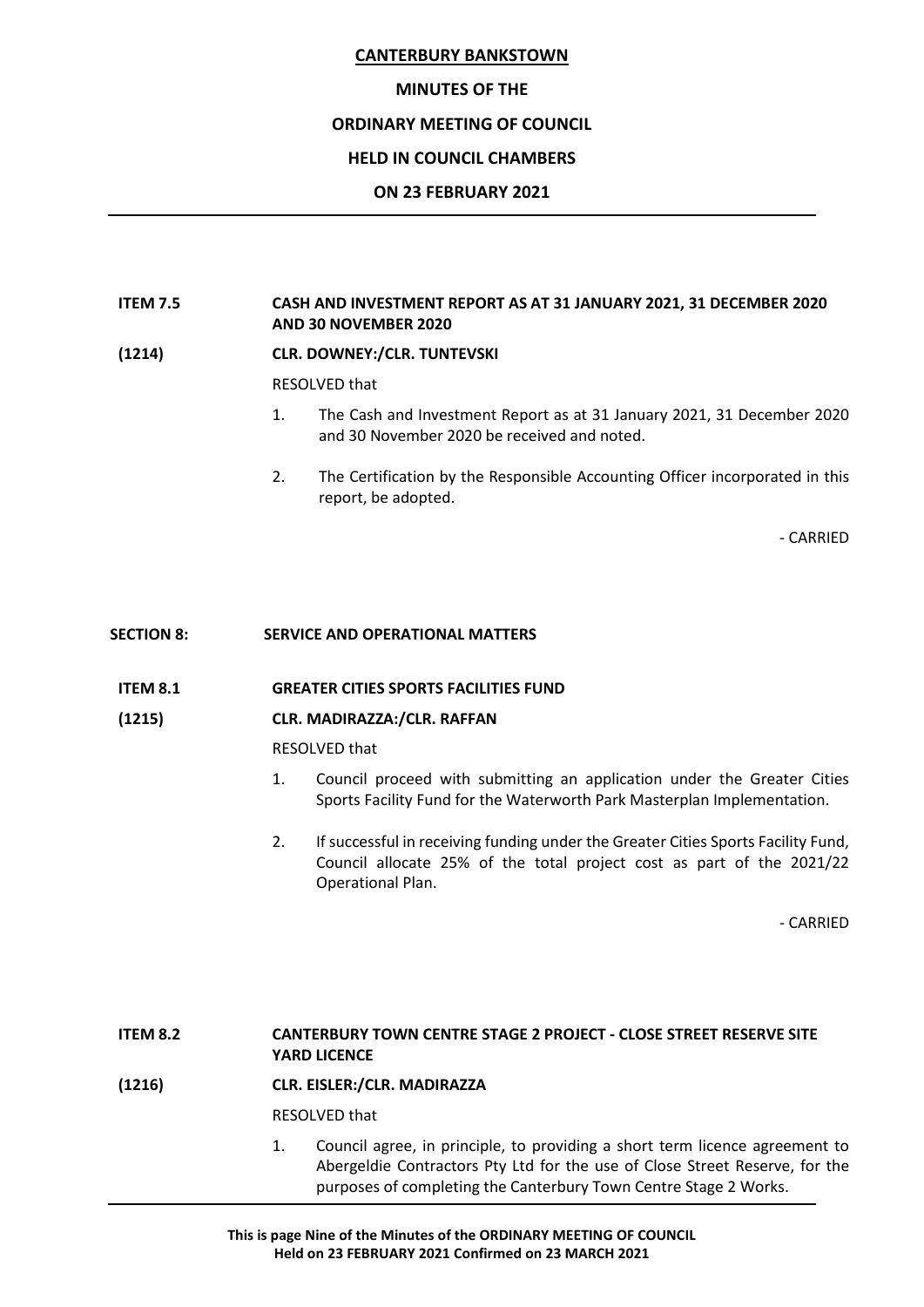# **MINUTES OF THE**

# **ORDINARY MEETING OF COUNCIL**

# **HELD IN COUNCIL CHAMBERS**

# **ON 23 FEBRUARY 2021**

- 2. Council exhibit the details of the proposed licence agreement in accordance with the provisions of the Local Government Act 1993.
- 3. Council undertake specific notification and engagement of the neighbouring residents.
- 4. Following public exhibition, and subject to their being no submissions received, the General Manager be authorised to enter into a Licence Agreement with Abergeldie Contractors Pty Ltd, based on the terms and conditions, as outlined in the report.
- 5. In the event that submissions are received from the public exhibition process, a further report will be presented to Council.

- CARRIED

## **SECTION 9: COMMITTEE REPORTS**

## **ITEM 9.1 MINUTES OF THE TRAFFIC COMMITTEE MEETING HELD ON 9 FEBRUARY 2021**

## **(1217) CLR. HARIKA:/CLR. DOWNEY**

RESOLVED that

- 1. The recommendations contained in the minutes of the Canterbury Bankstown Council Traffic Committee meeting held on 9 February 2021, be adopted.
- 2. Item 18 Belmore Town Centre be referred back to the next meeting of the Traffic Committee for further monitoring.
- 3. The Traffic Committee request that the Police consider increasing patrols around local schools to deter illegal driving.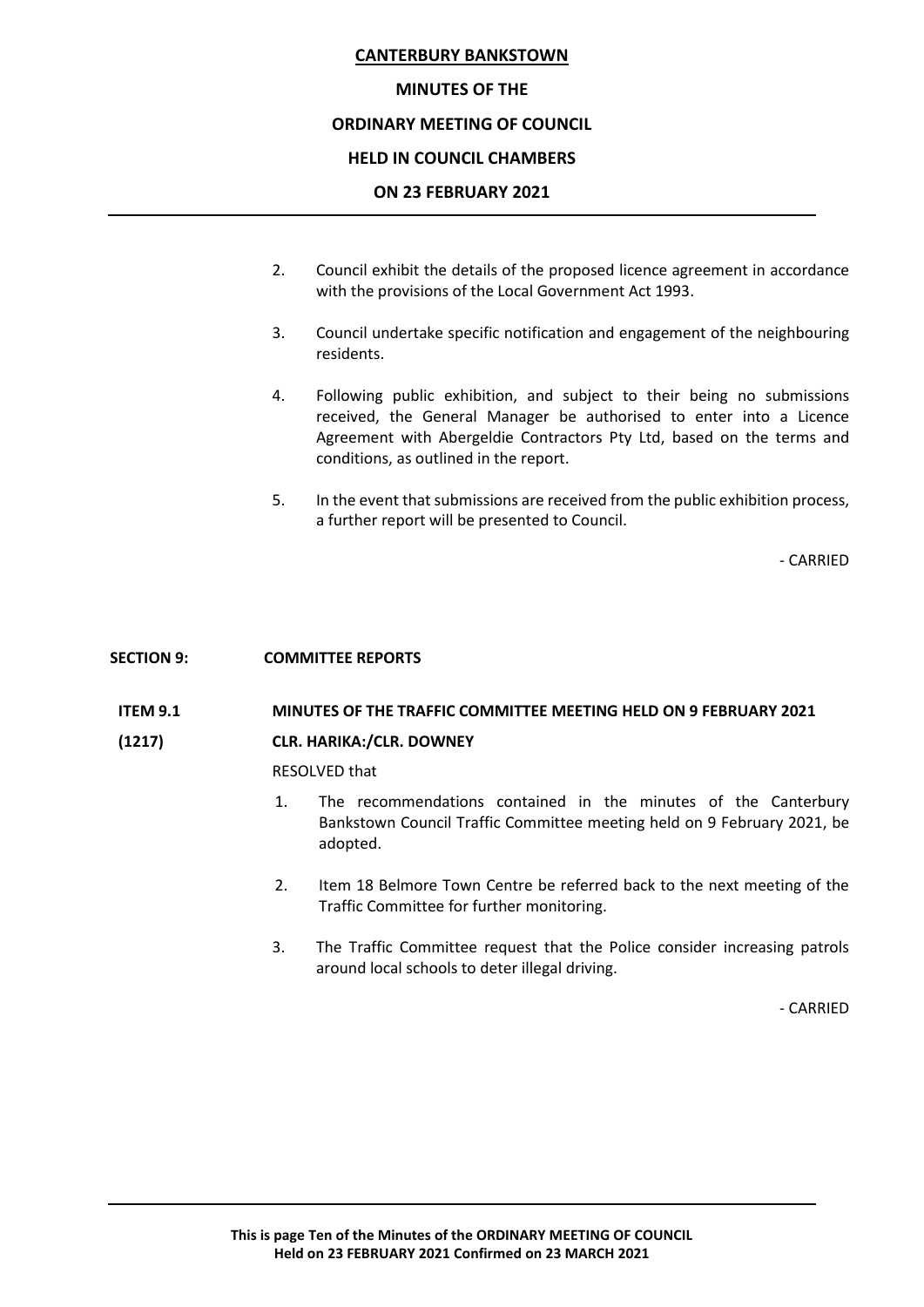#### **MINUTES OF THE**

#### **ORDINARY MEETING OF COUNCIL**

#### **HELD IN COUNCIL CHAMBERS**

#### **ON 23 FEBRUARY 2021**

#### **ITEM 9.2 MINUTES OF THE LAKEMBA RAMADAN EVENT REFERENCE GROUP MEETING HELD 3 FEBRUARY 2021**

**(1218) CLR. EL-HAYEK:/CLR. ZAKHIA**

RESOLVED that the minutes of the Lakemba Ramadan Event Reference Group meeting be endorsed.

- CARRIED

#### **SECTION 10: NOTICE OF MOTIONS & QUESTIONS WITH NOTICE**

#### **MATTER OF URGENCY**

#### **(1219) CLR. TUNTEVSKI:/CLR. ISHAC**

RESOLVED that urgency be permitted and Item 10.7 be considered in Notice of Motions and Questions with Notice.

- CARRIED

#### **(1220) CLR. DOWNEY:/CLR. EL-HAYEK**

RESOLVED that in accordance with Council's Code of Meeting Practice, Council adopts all the recommendations of the Notice of Motions and Questions with Notice with the exception of Item 10.7.

- CARRIED

# **ITEM 10.1 NOTICE OF MOTIONS (1221) CLR. DOWNEY:/CLR. EL-HAYEK** RESOLVED that the information be noted.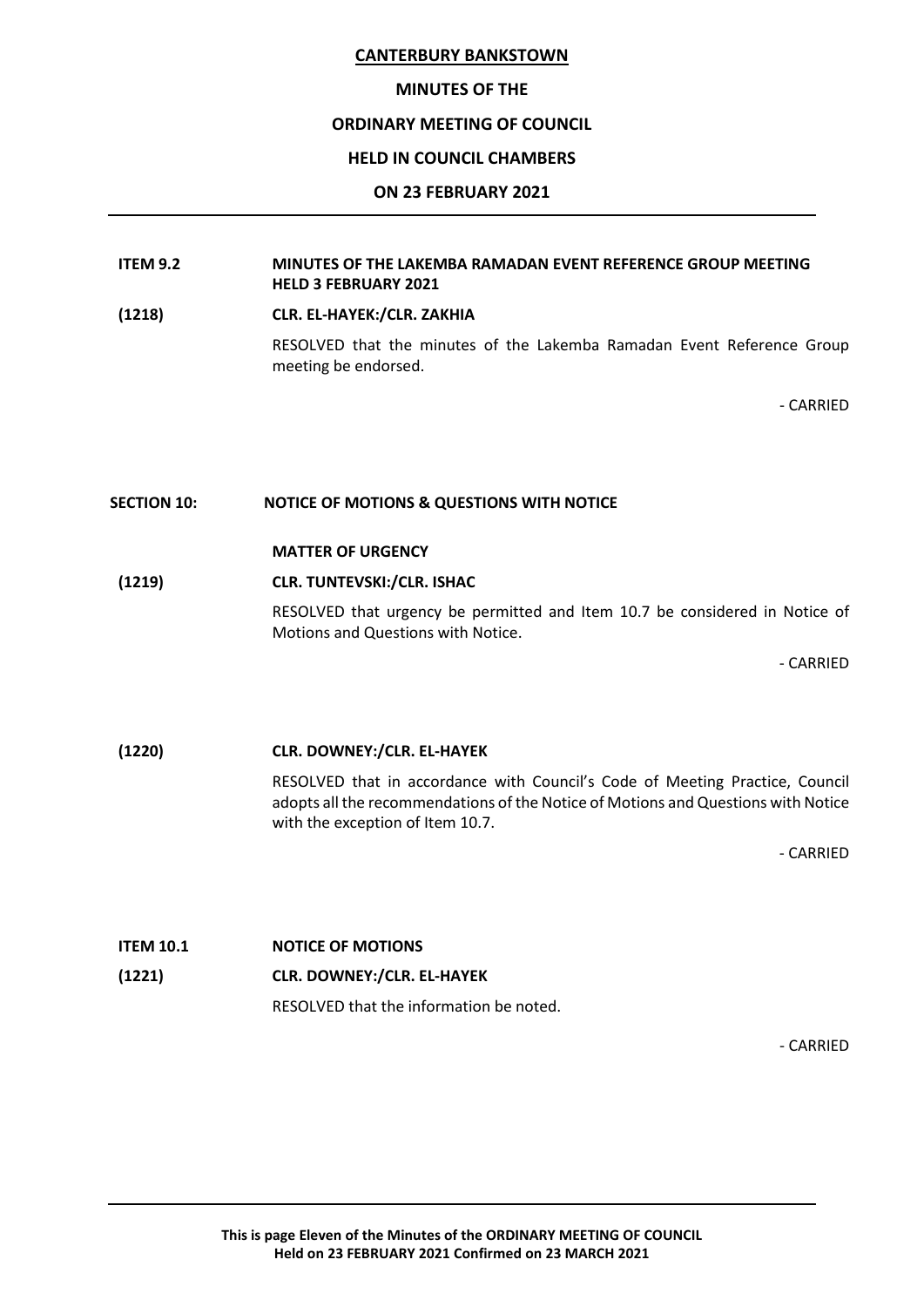#### **MINUTES OF THE**

#### **ORDINARY MEETING OF COUNCIL**

## **HELD IN COUNCIL CHAMBERS**

#### **ON 23 FEBRUARY 2021**

## **ITEM 10.2 SERVICE NSW BASS HILL WARD**

#### **(1222) CLR. DOWNEY:/CLR. EL-HAYEK**

RESOLVED that Council writes to the Minister for Customer Service to request that a Service NSW Centre be opened in Bass Hill Ward.

- CARRIED

# **ITEM 10.3 AUSTRALIA DAY AWARDS 2022**

## **(1223) CLR. DOWNEY:/CLR. EL-HAYEK**

RESOLVED that Council investigate the inclusion of a new award in the 2022 Australia Day honours, to recognise a leading, local media outlet.

- CARRIED

## **ITEM 10.4 COVID RESTRICTIONS AT COUNCIL FACILITIES**

## **(1224) CLR. DOWNEY:/CLR. EL-HAYEK**

RESOLVED that Council review the current restrictions in place at council facilities, namely swimming pools, and provide a plan for easing restrictions.

- CARRIED

## **ITEM 10.5 CURBING ILLEGAL RUBBISH DUMPING**

## **(1225) CLR. DOWNEY:/CLR. EL-HAYEK**

RESOLVED that Council provide a report on what action is being currently taken to curb the spread of illegal dumping, and investigate what additional initiatives could be taken to deter and detect illegal dumping.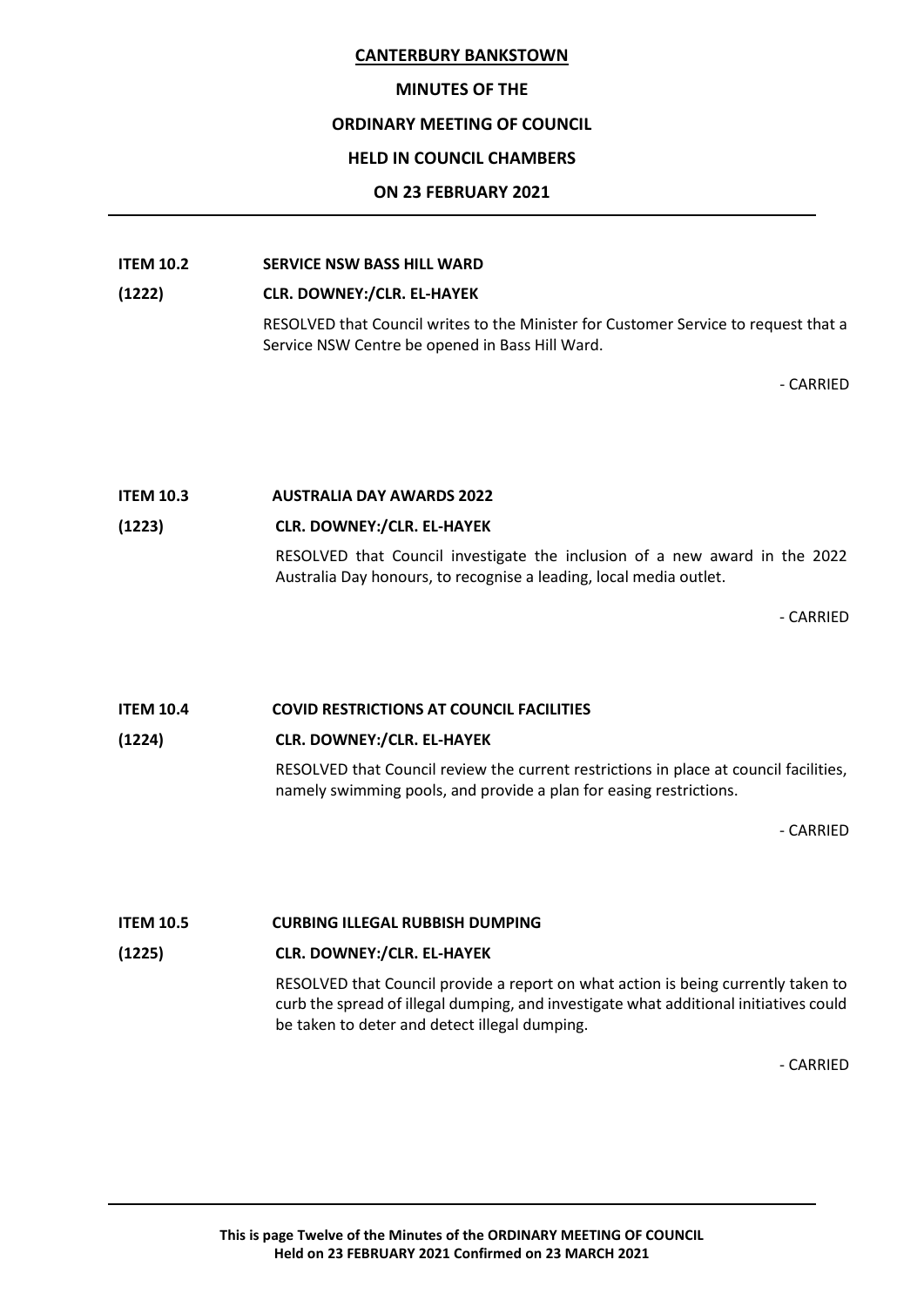#### **MINUTES OF THE**

## **ORDINARY MEETING OF COUNCIL**

## **HELD IN COUNCIL CHAMBERS**

#### **ON 23 FEBRUARY 2021**

## **ITEM 10.6 VEGETATION CLEARING ALONG THE COOKS RIVER PIPELINE**

#### **(1226) CLR. DOWNEY:/CLR. EL-HAYEK**

RESOLVED that

- 1. Council writes to Ampol (formerly Caltex) and Viva Energy demanding any future tree removal cease until a Vegetation Management Plan is developed in consultation with the community and Council.
- 2. Council write to the Minister for Planning and public spaces requesting a review of the approval.

- CARRIED

## **ITEM 10.7 CREATING A CLEANER CITY BY BUILDING CITY PRIDE**

#### **(1227) CLR. EL-HAYEK:/CLR. ISHAC**

RESOLVED that Council develops targeted educational messages and resources that encourage residents to take pride in their city and to correctly dispose of rubbish and litter in our streets, town centres and parks.

- CARRIED

#### **SECTION 11: CONFIDENTIAL SESSION**

## **(1228) CLR. DOWNEY:/CLR. EL-HAYEK**

RESOLVED that, in accordance with Section 10A(2) of the Local Government Act, 1993, the Public and the Press be excluded from the meeting to enable Council to determine Item 11.1 in confidential session for the reasons indicated:

Item 11.1 General Manager's Performance Review

*This report is considered to be confidential in accordance with Section 10A(2)(a) of the Local Government Act, 1993, as it relates to personnel matters concerning particular individuals.*

- CARRIED

**COUNCIL RESOLVED INTO CONFIDENTIAL SESSION AT 7.02 PM AND REVERTED BACK INTO OPEN COUNCIL AT 7.09 PM.**